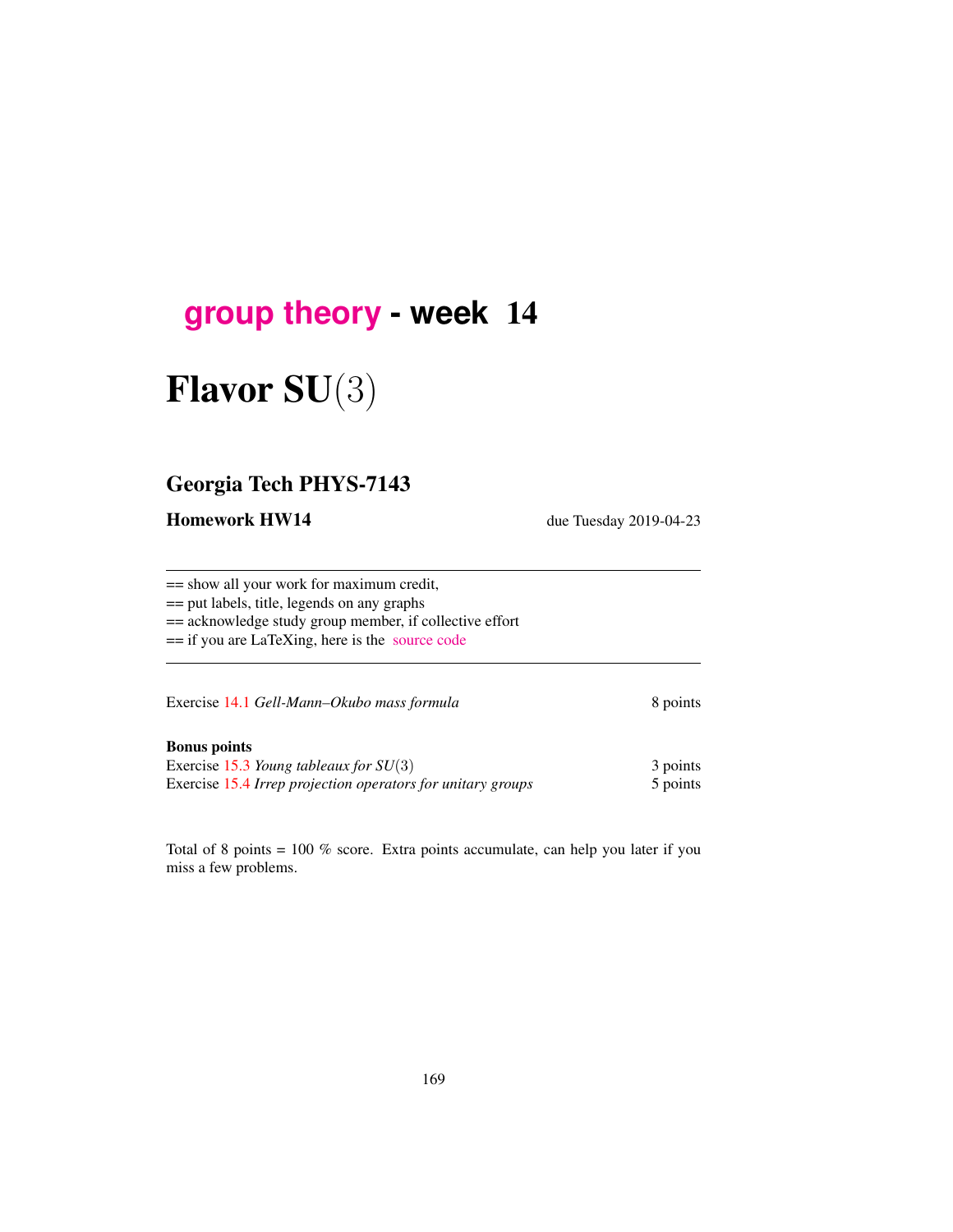

Figure 14.1: A lattice gauge theory calculation of the light QCD spectrum. Horizontal lines and bands are the experimental values with their decay widths. The  $\pi$ , K and and Ξ have no error bars because they are used to set the light and strange quark masses and the overall scale respectively. From [Scholarpedia.](http://www.scholarpedia.org/article/Lattice_gauge_theories)

#### 2019-04-16 Predrag Lecture 27 Flavor  $SU(3)$

Gutkin notes, [Lect. 11](http://birdtracks.eu/courses/PHYS-7143-19/groups.pdf) *Strong interactions: flavor SU*(3). Heisenberg isospin SU(2). Gell-Mann flavor SU(3). Gell-Mann-Okubo mass formula.

### 2019-04-18 Predrag Lecture 28 Young tableaux

Young tableaux for  $SU(3)$  and  $SU(n)$  have not yet been covered in the lectures, but you can easily learn them yourself, from, for example, Gutkin notes, [Lect. 12](http://birdtracks.eu/courses/PHYS-7143-19/groups.pdf) *Young tableaux*. Boris Gutkin is a professor, beyond learning new stuff, so he follows old fashioned references such as Fulton and Harris [5]. The resulting simple recipe with 0 explanation can be found, for example, here *[C.G. Wohl](http://pdg.lbl.gov/2010/reviews/rpp2010-rev-young-diagrams.pdf)*.

A modern exposition is given in *Group Theory – Birdtracks, Lie's, and Exceptional Groups,* Chapt. 9 *[Unitary groups.](http://birdtracks.eu/version9.0/GroupTheory.pdf)* Currently I am a fan of the Alcock-Zeilinger algorithm  $[2-4]$ , based on the simplification rules of ref.  $[3]$ , which leads to explicitly Hermitian and compact expressions for the projection operators.

Probably best to read Alcock-Zeilinger course *The Special Unitary Group,Birdtracks,and Applications in QCD* notes [1]. Alcock-Zeilinger fully supersedes Cvitanović's formulation, and any future full exposition of birdtracks reduction of  $SU(N)$ tensor products into irreducible representations should be based on the Alcock-Zeilinger algorithm.

The Gell-Mann-Okubo mass sum rules  $[6, 7, 9]$  are an easy consequence of the approximate SU(3) flavor symmetry. Determination of quark masses is much harder they are parameters of the standard model, determined by optimizing the spectrum of particle masses obtained by lattice QCD calculations as compared to the experimental baryon and meson masses. The best determination of the mass spectrum as of 2012 is given in figure 14.1. Up, down quarks are about 3 and 6 MeV, respectively, with strange quark mass about 100 MeV, all with large error brackets. As of 2017, I have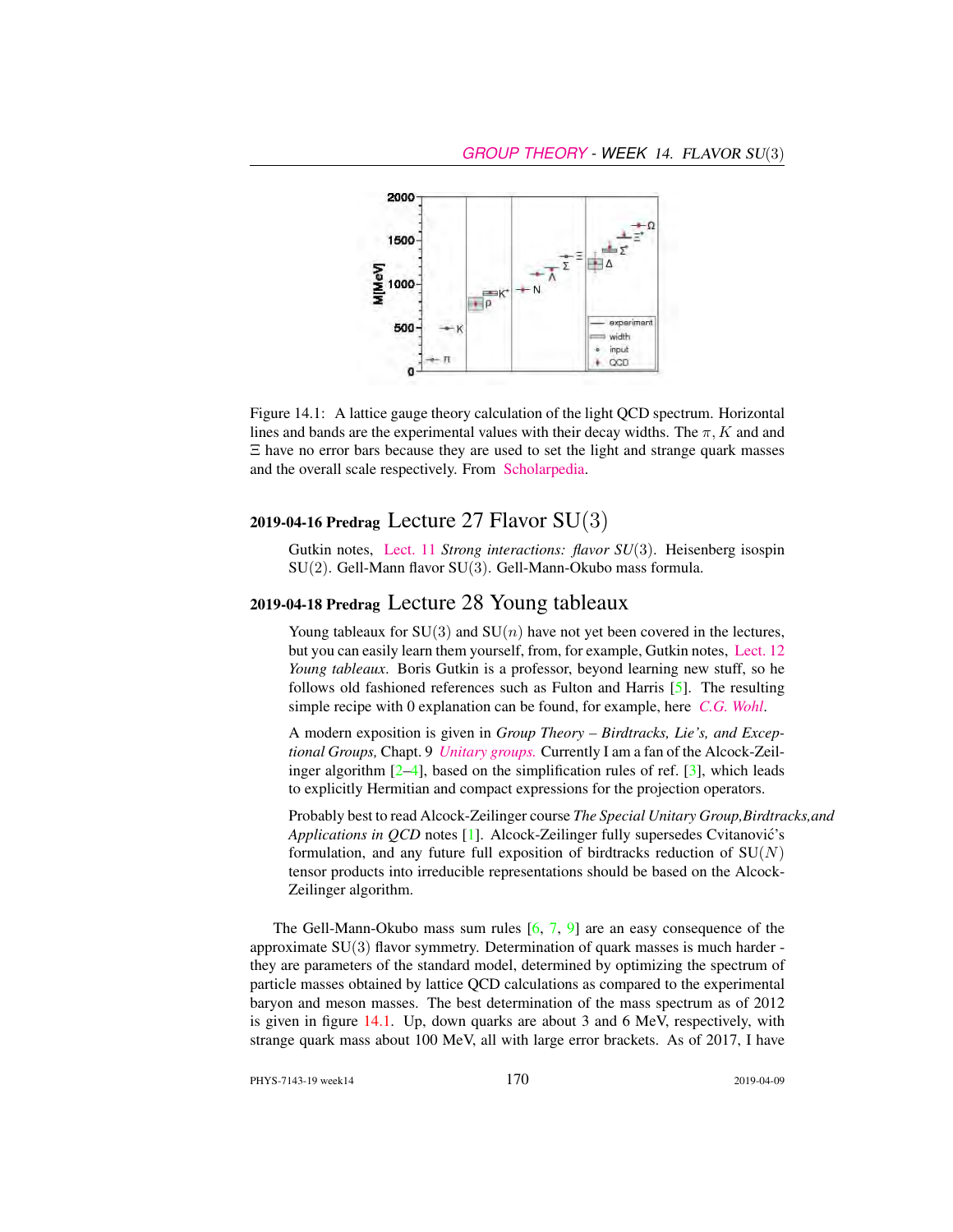not found an update to figure 14.1, but the latest on the subject can probably be traced in Georg von Hippel's [latticeqcd.blogspot.com.](http://latticeqcd.blogspot.com/)

#### 14.1 Isotropic quantum harmonic oscillator

One of the "hidden" quantum symmetries is the  $SU(3)$  of the 3D isotropic quantum harmonic oscillator. Murgan and Zender [8] *Energy eigenvalues of the three-dimensional quantum harmonic oscillator from SU(3) cubic Casimir operator* is a nice pedagogical intro to this  $SU(3)$ . Would prefer no explicit irreps (see www.birdtracks.eu) but working this out is a good (but long) exercise.

#### References

- [1] J. M. Alcock-Zeilinger, [The Special Unitary Group,Birdtracks,and Applications](https://www.math.uni-tuebingen.de/de/forschung/maphy/lehre/ss-2018/sun/dateien/birdtracks-sun-qcd-lecturenotes.pdf) [in QCD,](https://www.math.uni-tuebingen.de/de/forschung/maphy/lehre/ss-2018/sun/dateien/birdtracks-sun-qcd-lecturenotes.pdf) tech. rep. (Univ. Tübingen, 2018).
- [2] J. Alcock-Zeilinger and H. Weigert, ["Transition operators",](http://dx.doi.org/10.1063/1.4983478) [J. Math. Phys.](https://doi.org/10.1063/1.4983478) 58, [051702 \(2016\).](https://doi.org/10.1063/1.4983478)
- [3] J. Alcock-Zeilinger and H. Weigert, ["Compact Hermitian Young projection op](http://dx.doi.org/10.1063/1.4983478)[erators",](http://dx.doi.org/10.1063/1.4983478) J. Math. Phys. 58[, 051702 \(2017\).](https://doi.org/10.1063/1.4983478)
- [4] J. Alcock-Zeilinger and H. Weigert, ["Simplification rules for birdtrack opera](http://dx.doi.org/10.1063/1.4983477)[tors",](http://dx.doi.org/10.1063/1.4983477) J. Math. Phys. 58[, 051701 \(2017\).](https://doi.org/10.1063/1.4983477)
- [5] W. Fulton and J. Harris, *[Representation Theory](http://dx.doi.org/10.1007/978-1-4612-0979-9)* (Springer, New York, 1991).
- [6] M. Gell-Mann, *[The Eightfold Way: A Theory of Strong Interaction Symmetry](http://dx.doi.org/10.2172/4008239)*, Synchrotron Laboratory Report CTSL-20 (CalTech, 1961).
- [7] M. Gell-Mann, ["Symmetries of baryons and mesons",](http://dx.doi.org/10.1103/PhysRev.125.1067) [Phys. Rev.](https://doi.org/10.1103/PhysRev.125.1067) 125, 1067– [1084 \(1962\).](https://doi.org/10.1103/PhysRev.125.1067)
- [8] R. Murgan and A. Zender, ["Energy eigenvalues of the three-dimensional quan](http://dx.doi.org/10.1088/1361-6404/aaee38)[tum harmonic oscillator from SU\(3\) cubic Casimir operator",](http://dx.doi.org/10.1088/1361-6404/aaee38) [Eur. J. Phys.](https://doi.org/10.1088/1361-6404/aaee38) 40, [015405 \(2018\).](https://doi.org/10.1088/1361-6404/aaee38)
- [9] S. Okubo, ["Note on unitary symmetry in strong interactions",](http://dx.doi.org/10.1143/PTP.27.949) [Progr. Theor.](https://doi.org/10.1143/PTP.27.949) Phys. 27[, 949–966 \(1962\).](https://doi.org/10.1143/PTP.27.949)